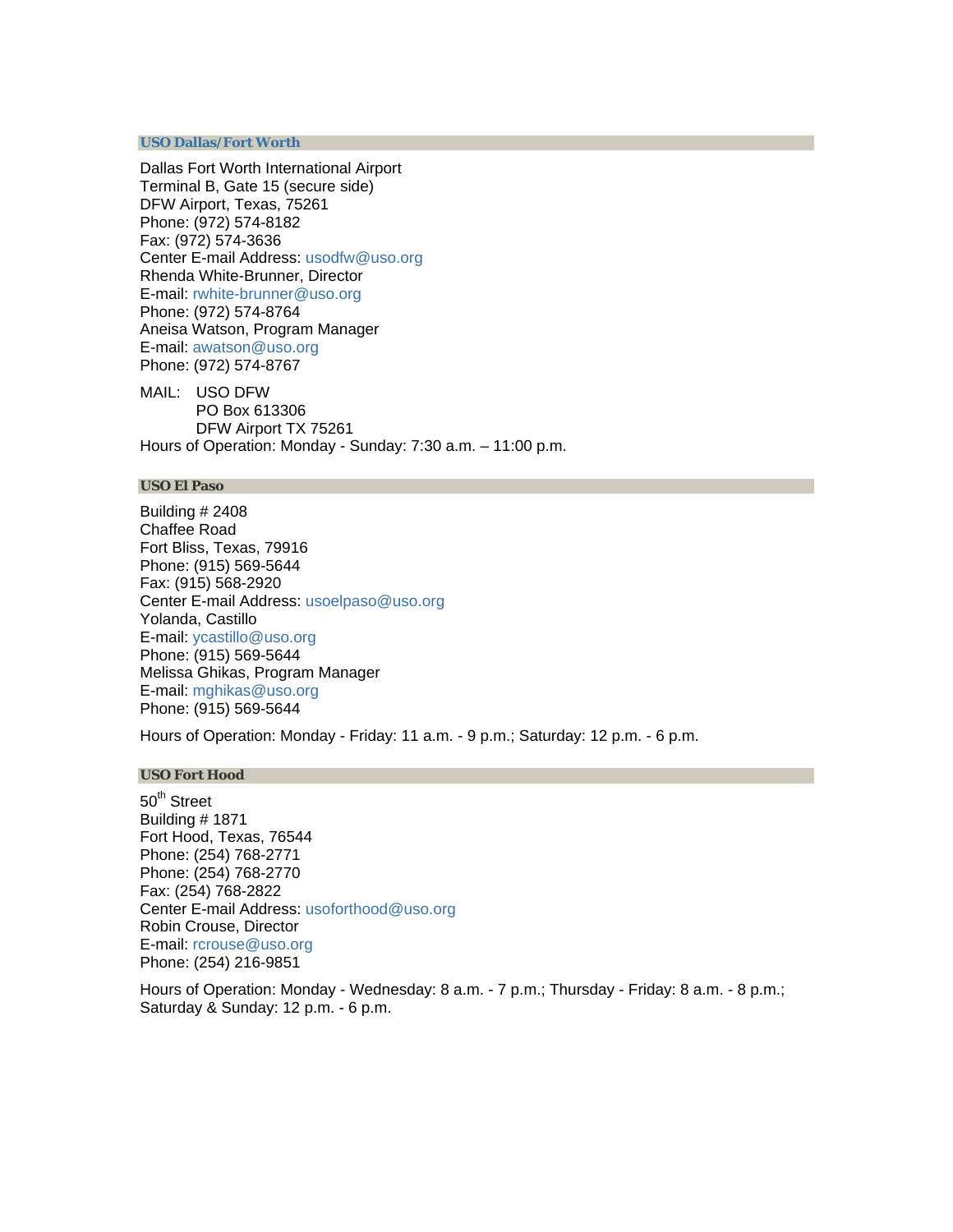**[USO of Houston at George Bush Intercontinental Airport](http://www.usohouston.org/)**

2800 North Terminal Road Concourse A Houston, Texas, 77032 Phone: (281) 929-2060 Fax: (281) 929-2118 Dan Villarreal, Programs Manager E-mail: [dvillarreal@uso.org](mailto:dvillarreal@uso.org) Phone: (281) 929-2678

Hours of Operation: Monday - Sunday: 9 a.m. - 9 p.m.

**[USO of Houston at William P. Hobby Airport](http://www.usohouston.org/)**

Hobby Airport 7800 Airport Boulevard Houston, Texas, 77061 Phone: (281) 929-2060 Fax: (281) 929-2118 Dan Villarreal, Programs Manager E-mail: [dvillarreal@uso.org](mailto:dvillarreal@uso.org) Phone: (281) 929-2678

Hours of Operation: Monday - Sunday: 9 a.m. - 9 p.m.

Mail: USO Houston 14657 Sneider St Houston TX 77034-5586

## **[USO of South Texas - Naval Station Corpus Christi](http://www.usosouthtexas.org/)**

Corpus Christi NAS Building # 3 Corpus Christi, Texas, 78419 Phone: (361) 766-4779 Fax: (361) 766-4478 Center E-mail Address: [usosouthtexas@hotmail.com](mailto:usosouthtexas@hotmail.com) Don Rymer, Executive Director Phone: (361) 776-4779

Hours of Operation: Monday - Friday: 8:30 a.m. - 4:30 p.m.

**[USO of South Texas - Naval Station Ingleside](http://www.usosouthtexas.org/)**

Naval Station Ingleside 1408 Lexington Boulevard Ingleside, Texas, 78362 Phone: (361) 776-4779 Center E-mail Address: [usosouthtexas@hotmail.com](mailto:usosouthtexas@hotmail.com) Don Rymer, Executive Director E-mail: [usosouthtexas@hotmail.com](mailto:usosouthtexas@hotmail.com) Phone: (361) 776-4779

Hours of Operation: Monday - Friday: 8:30 a.m. - 9 p.m.; Saturday - Sunday: 11 a.m. - 10 p.m.